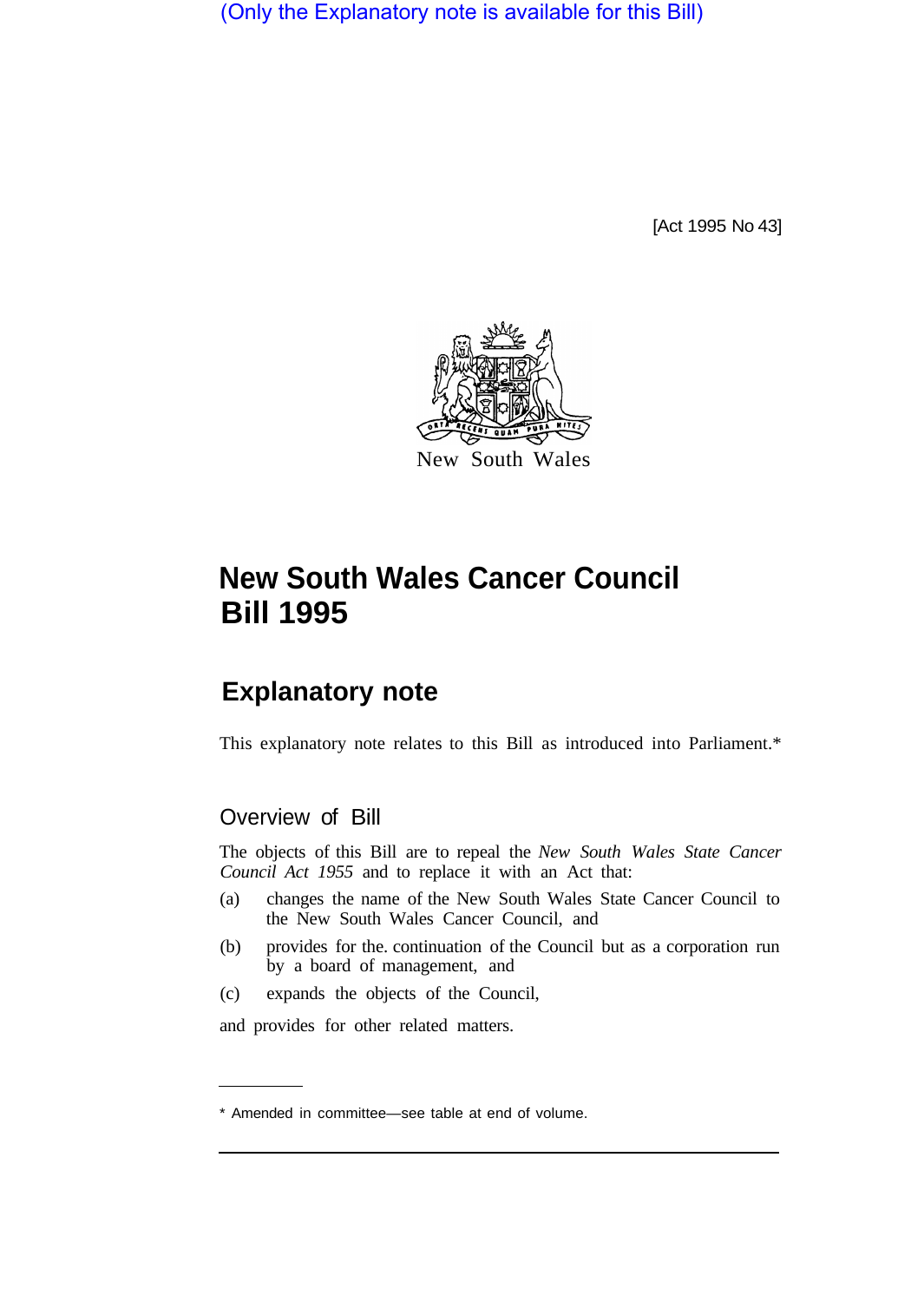New South Wales Cancer Council Bill 1995 [Act 1995 No 43]

Explanatory note

### Outline of provisions

#### **Part 1 Preliminary**

**Clause 1** sets out the name (also called the short title) of the proposed Act.

**Clause 2** provides for the commencement of the proposed Act on a day or days to proclaimed.

**Clause 3** defines certain expressions used in the proposed Act.

#### **Part 2 The New South Wales Cancer Council, The Board, Committees and Staff**

**Clause 4** constitutes a body corporate with the name the New South Wales Cancer Council. The Council is a continuation of the New South Wales State Cancer Council established under the 1955 Act.

**Clause 5** sets out the objects of the Council. Those objects are the same as the Council's objects under the 1955 Act except for the addition of the following objects:

- to collect, process, maintain and disseminate information with respect to cancer and its causes and incidence,
- to provide relief for cancer patients and their families, including palliative care, rehabilitation and support and advocacy services, and to engage in other benevolent activities with respect to cancer,
- to co-ordinate, as far as is practicable and with the agreement of the bodies involved, public appeals by other bodies for funds with respect to cancer.

**Clause 6** provides for the Council to have a Board consisting of 9 part-time members appointed by the Governor on the recommendation of the Minister. The members of the Board are to be chosen from persons having specified qualifications, experience or expertise. The Board has the management of the Council.

**Clause 7** allows the Council to establish committees to advise the Council on various matters.

**Clause 8** enables the Council to employ staff.

Explanatory note page 2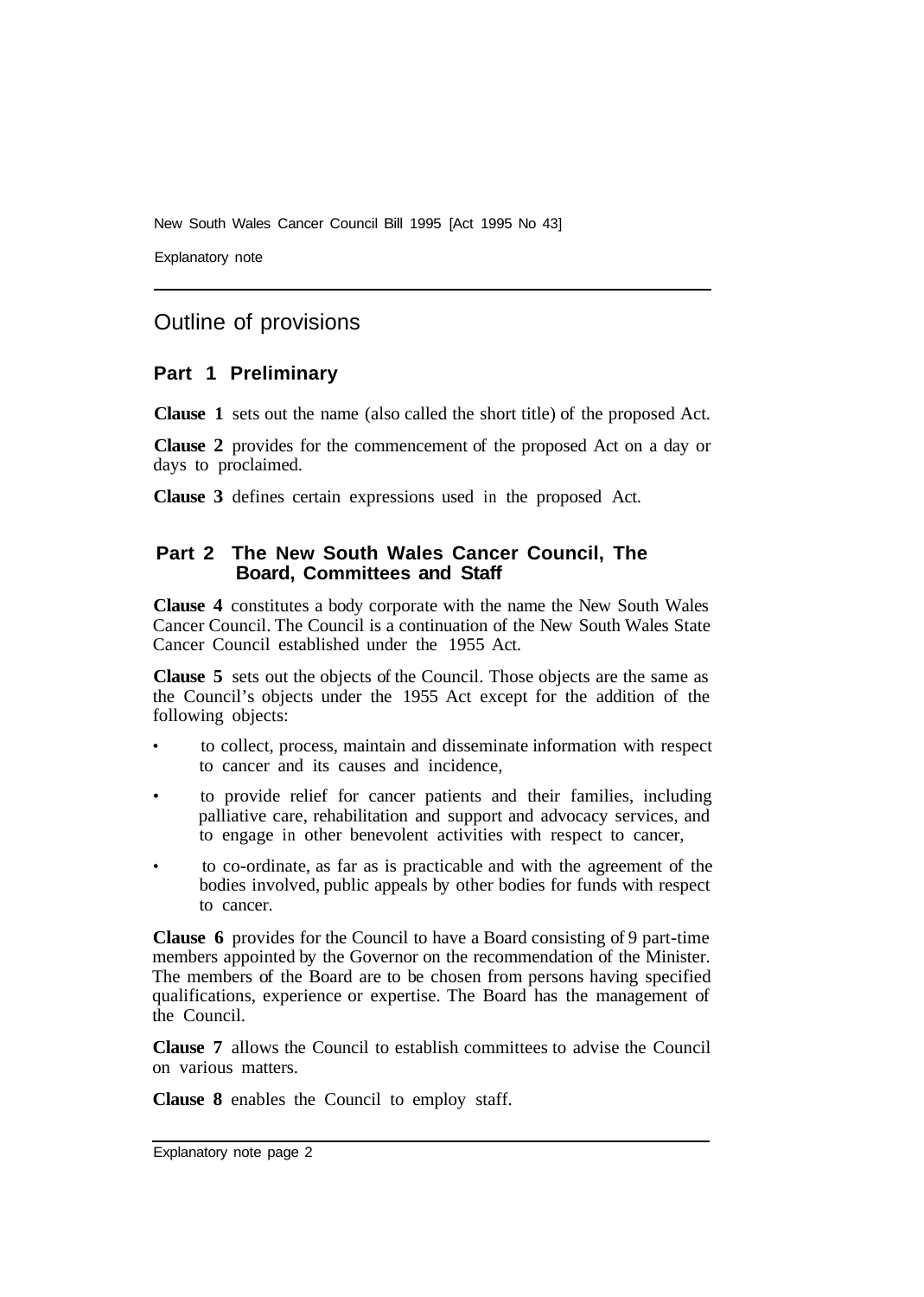New South Wales Cancer Council Bill 1995 [Act 1995 No 43]

Explanatory note

#### **Part 3 Property of the Council**

**Clause 9** provides for the New South Wales Cancer Council Account and sets out what money is to be paid into the account and for what purposes money in the account may be used.

**Clause 10** provides that property acquired by the Council is to be held on trust to be applied towards the Council's objects but is subject to the terms of any trust or condition affecting the property.

**Clause 11** enables the Council to accept gifts for the purposes of the Act and to carry out any conditions attached to the gifts.

**Clause 12** provides for the Council to have the control and direction of a cancer institute if the cost of constructing it was met out of money provided by the government, a department or the Council and it is situated on property vested in a public hospital.

#### **Part 4 Miscellaneous**

**Clause 13** contains provisions relating to the seal of the Council.

**Clause 14** exempts members of the Board and committees of the Council and persons acting under the direction of the Board or such committees from personal liability for matters done in good faith in the execution of the proposed Act.

**Clause 15** provides that proceedings for offences are to be dealt with summarily before a Local Court constituted by a Magistrate sitting alone.

**Clause 16** enables the Council to make by-laws (to be approved by the Governor) for the purposes of the proposed Act.

**Clause 17** repeals the *New South Wales State Cancer Council Act 1955.* 

**Clause 18** gives effect to Schedule 3 which contains savings and transitional provisions.

**Clause 19** makes a consequential amendment to the *Public Finance and Audit Act 1983.* The auditing and reporting requirements of that Act and the *Annual Reports (Statutory Bodies) Act 1984* apply to the Council.

**Clause 20** requires the Minister to conduct a review of the proposed Act 5 years after the date of assent and to report to Parliament on the outcome of the review. The review is to determine whether the policy objectives of the Act remain valid and whether the terms of the Act remain appropriate for securing those objectives.